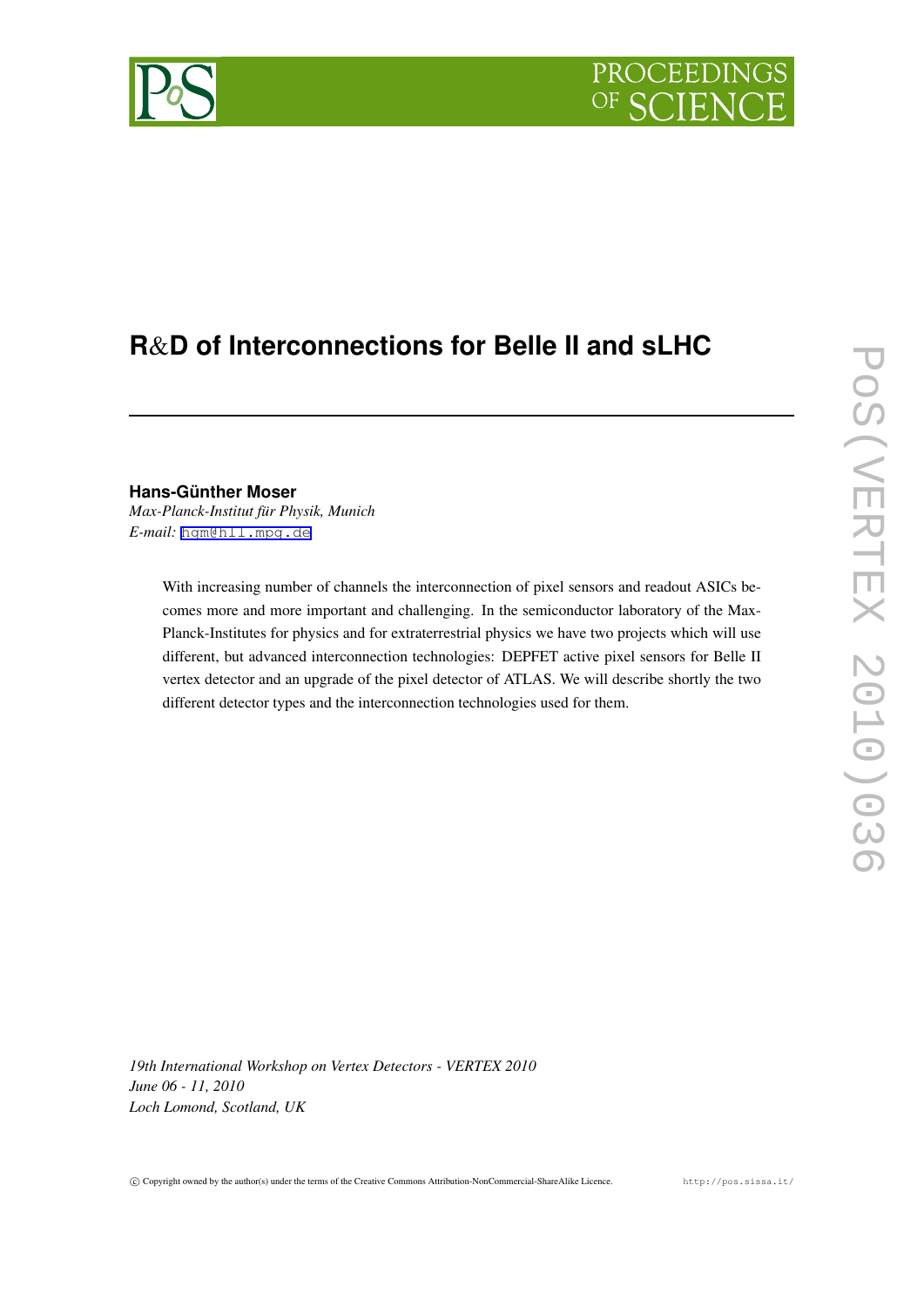# 1. Introduction

The semiconductor laboratory of the Max-Planck-Institutes for physics and for extraterrestrial physics is developing silicon detectors for particle and astrophysics. In particle physics we are mainly engaged in two projects: a) Pixel sensors for the Belle II vertex detector. b) Development of very radiation hard pixel detectors for the sLHC upgrade of the ATLAS pixel detector. Both projects use completely different sensor concepts each optimally matched to the respective requirements. The Belle II pixel detector (PXD) will use DEPFET active pixel sensors and will be optimized for high precision vertexing. The ATLAS upgrade is actually an evolution of the hybrid pixel detector concept using thin pixel sensors connected to readout electronics by a 3D integration technology. Like in all complex silicon detectors the connection of the sensors to readout and control electronics is a challenge and needs new concepts. The basic properties of these detectors will be described with emphasis on the interconnection technologies used in these projects.

# 2. The DEPFET pixel detector for Belle II

Having finished data taking in July 2010 the Belle detector will be upgraded to cope with the factor 40 increase of luminosity of the superKEKB machine presently being constructed at KEK in Japan. A major part of this upgrade is the replacement of the silicon vertex detector [\[1\]](#page-9-0). In the new detector the background and therefore the occupancy will be much higher. The outer layers will again use double sided silicon strip detectors. Due to the short sampling time of the APV ASICs ([[2](#page-9-0)]) used for readout the very high background can still be tolerated. However, at the innermost radii the high granularity of a pixel detector is needed. Hence the inner two layers, at radii of 1.2 cm and 2.4 cm respectively, will be equipped with DEPFET pixel sensors (see Fig. 1). For Belle II a low material budget is one of the highest priorities. The low momentum tracks from B decays suffer from multiple scattering and an overall detector thickness of less than  $0.2\%$   $X_0$  is required. Hence the silicon sensors must be thinned and any additional material for support and cooling must be avoided.



Figure 1: Schematic view of the geometrical arrangement of the sensors for the PXD. The light grey surfaces are the sensitive DEPFET pixels, which are thinned to 75  $\mu$ m and cover the entire acceptance of the tracker system. The full length of the outer modules is 174 mm. The inner layer is at 1.2 cm radius, the outer at 2.4 cm respectively.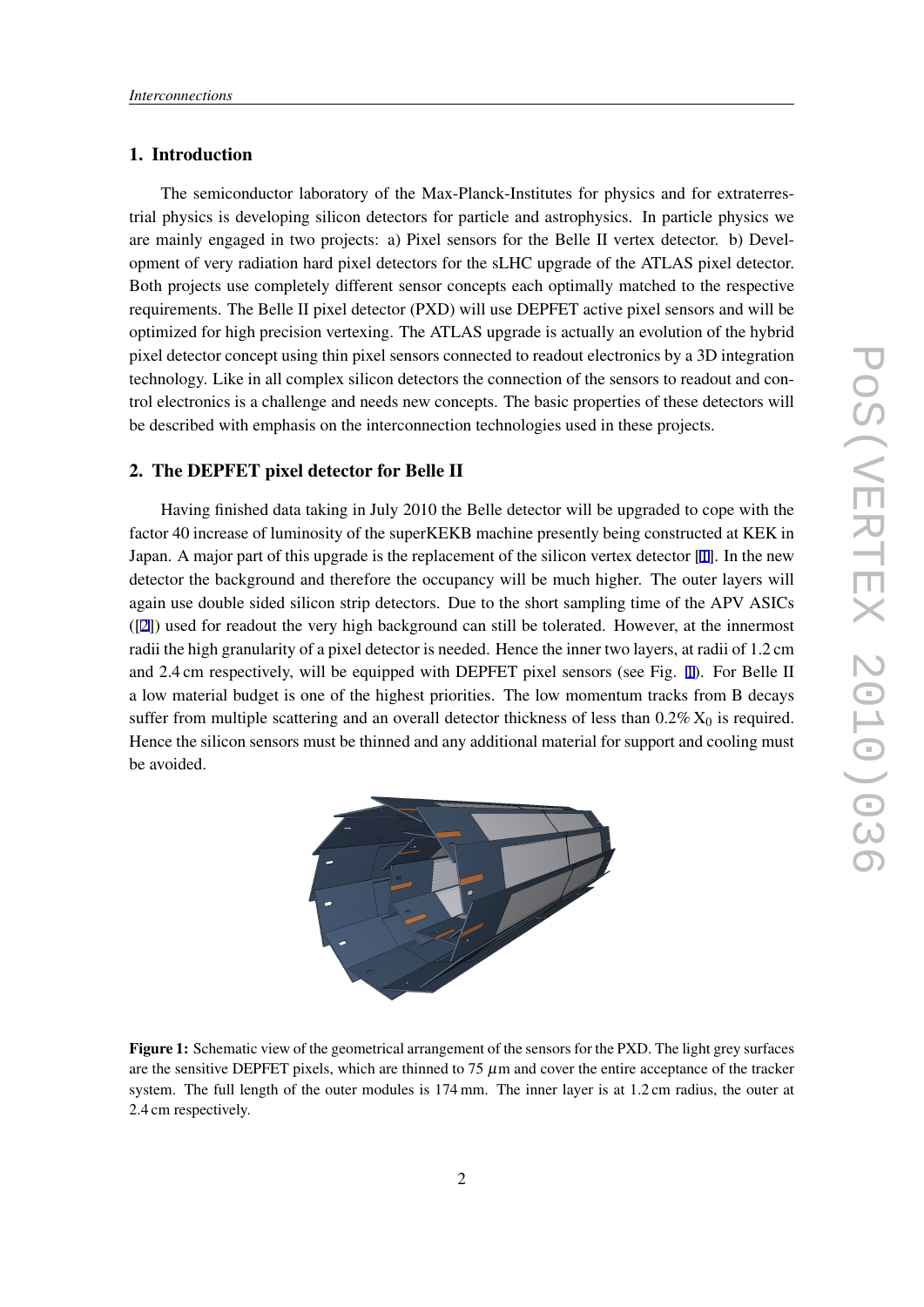#### 2.1 Operation principle of the DEPFET

The DEPFET was invented by Josef Kemmer and Gerhard Lutz in 1987 [\[3\]](#page-9-0). A p-channel MOSFET is integrated onto a silicon detector substrate which can be fully depleted (Fig. 2). A potential minimum for electrons is formed by sideward depletion [\[4\]](#page-9-0) which is shifted directly underneath the transistor channel at a depth of about  $1 \mu m$  by an additional n-implantation underneath the gate. Incident particles or photons generate electron-hole pairs within the fully depleted bulk. While the holes drift to the back contact, electrons are accumulated in the potential minimum, called the internal gate. If the transistor is switched on the electrons modulate the channel current. The readout is non-destructive and can be repeated many times. To reset the detector signal charge and thermally generated electrons have to be removed from the internal gate. This process is called clear. A neighboring *n* <sup>+</sup> contact is pulsed at a positive voltage providing a punch-through into the internal gate. Thus the charge can be removed entirely avoiding any reset noise.



Figure 2: Principle of a DEPFET.

The probably most important feature of the DEPFET is its very small capacitance of the internal gate resulting in a very low noise performance, even at room temperature. Hence a sufficiently high signal to noise ratio  $(S/N)$  can be achieved with thin sensors. As the noise of the readout electronics still dominates over the noise of the DEPFET the *S/N* of the system is proportional to the charge amplification  $g_q = \Delta I_d / e^-$  of the DEPFET. The relationship between  $g_q$  and the technology and design parameters is:

$$
g_q = g_m / C_{int} \tag{2.1}
$$

where  $g_m$  is the transconductance of the external gate and  $C_{int}$  is the capacitance of the internal gate. The gate length has the biggest impact on *gq*. Prototypes with the standard channel geometry have a *g<sup>q</sup>* of about 400 pA/e*<sup>−</sup>* but DEPFETs with a scaled channel geometry show even better results. For instance by decreasing the DEPFET gate length from  $L = 5 \mu m$  to  $L = 4 \mu m$  a  $g_q$  of 560 pA/e*−* could be achieved.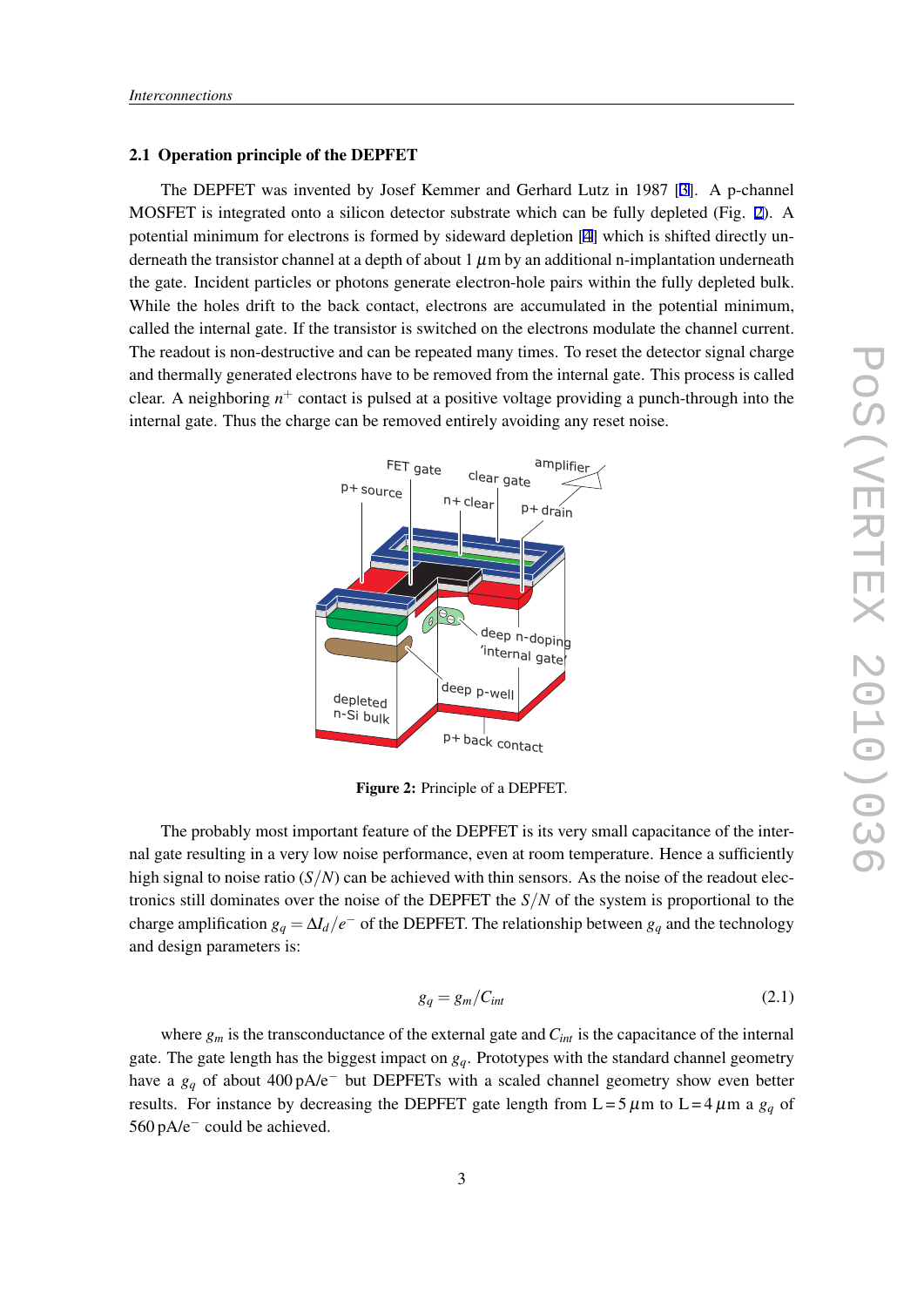<span id="page-3-0"></span>The individual pixels can be arranged in a matrix and readout in a rolling shutter mode. (Fig. 3): A matrix row is selected by pulling the external gate line to a negative potential using an external control chip. The selected DEPFET pixels send currents to the vertically connected drain lines. These currents are processed at the bottom of the matrix by the readout chip. The external gates just switch the pixel on and off while the signal amplification is achieved via the internal gate. There is no current flow in the non-selected DEPFET rows which leads to a very low power consumption of the array. A measurement cycle consists of a collection phase (Collect), the read out (Read) and the reset of the internal gate (Clear). A pedestal subtraction can be obtained either by a consecutive Read*−*Clear*−*Read sequence (double sampling) or by a faster Read*−*Clear procedure (single sampling) where pedestals are subtracted in the readout chip.



Figure 3: DEPFET matrix operated in rolling shutter mode.

#### 2.2 Module concept

Figure [4](#page-4-0) shows a sketch of the all-silicon-module for Belle II. The DEPFET pixel array is made on thin (*≈*75 <sup>µ</sup>m) detector grade silicon supported by a directly bonded silicon frame of *≈*400 <sup>µ</sup>m thickness. The read-out electronics, the lines for power, data, and slow control are located on the ends of the ladder outside the sensitive volume of the vertex detector. The switcher chips for the row-wise read out are attached on the thick frame along the long side of the ladder.

The pixel sizes for Belle II are  $50 \times 50 \mu m^2$  and  $50 \times 75 \mu m^2$  for the inner and outer layer of the Belle II vertex detector, respectively resulting in  $256 \times 1600$  pixels per ladder. The most challenging requirement is the short frame readout time of 20  $\mu$ s which would leave for the given detector area and pixel size only 12.5 ns readout time per row which is by far too fast and would be incompatible with the intrinsic settling times on the long readout and control lines of the matrix. To reduce the speed we decided to split the matrix, having readout electronics on both sides. In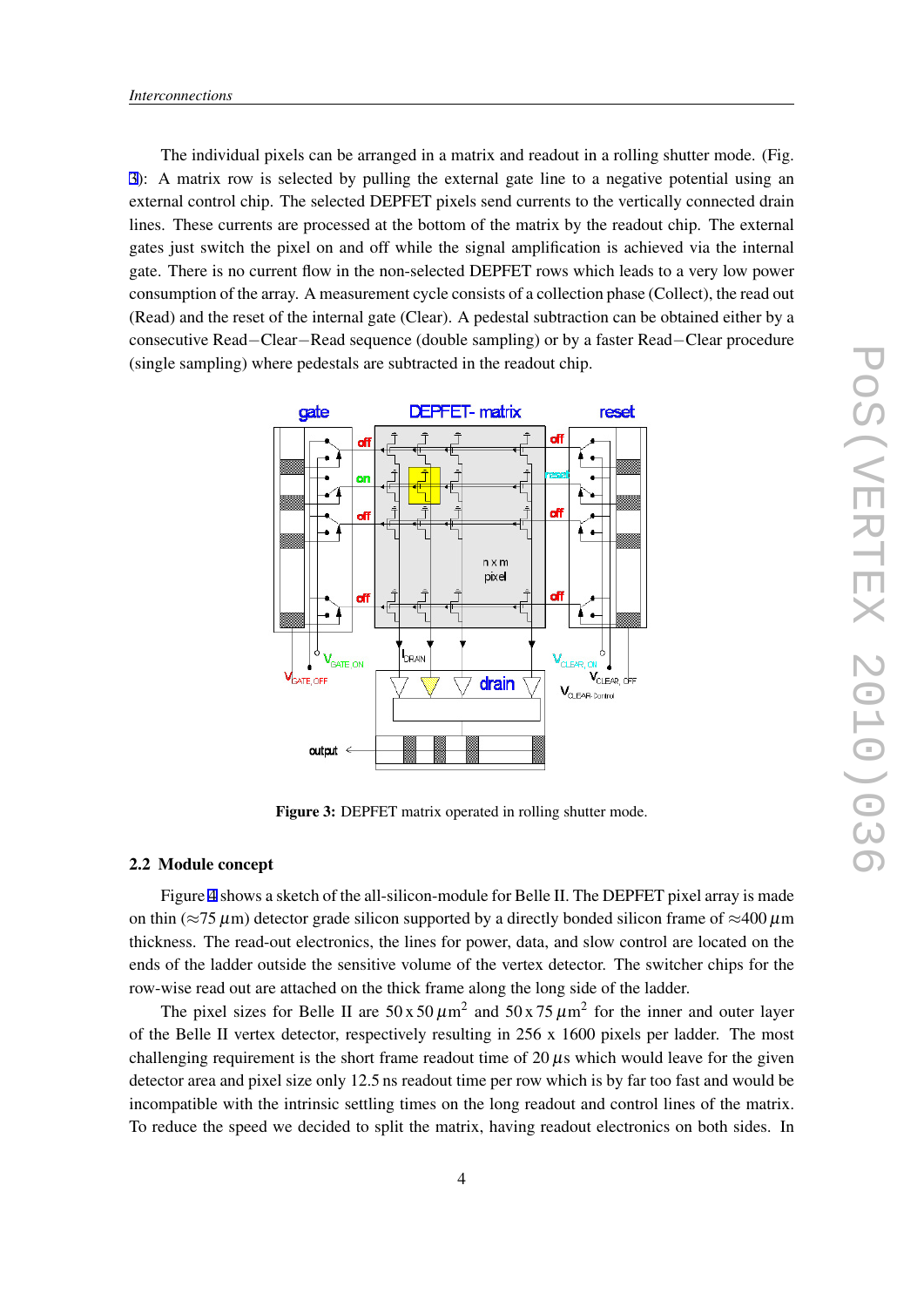<span id="page-4-0"></span>

Figure 4: The all silicon module concept for Belle II with the readout and control ASICs bonded on the periphery of the DEPFET sensor module.

addition a high degree of parallelization is implemented. Four rows are read simultaneously which of course increases the number of drain lines and readout channels by the same factor. In total we gain a factor 8 which leads to a row processing time of 100 ns. Due to the already discussed rolling shutter mode the power consumed in the active sensor region can be kept in the range of about  $0.1$  W/cm<sup>2</sup> which still can be cooled by cold air.

As explained above the sensors need to be thinned to cope with requirement of a low material budget. For this purpose the DEPFET sensors will be produced on SOI material allowing a thick-ness of the active sensor region of only 7[5](#page-5-0)  $\mu$ m [\[5](#page-9-0)]. The processing sequence, explained in Fig. 5 allows for large monolithic all silicon sensor modules which, due to an integrated support frame, do not need any further support material. Furthermore, due to the low power consumption of the DEPFET pixel, no active cooling elements are needed in the sensitive region of the detector. Thus, even including frame and control ASICs (switcher) the overall material budget is only  $0.19\%$   $X_0$ .

#### 2.3 The readout and control ASICs and interconnections

Three different ASIC types are used for the matrix readout:

• The SWITCHER chip selects and clears the DEPFET four-row segments by generating volt-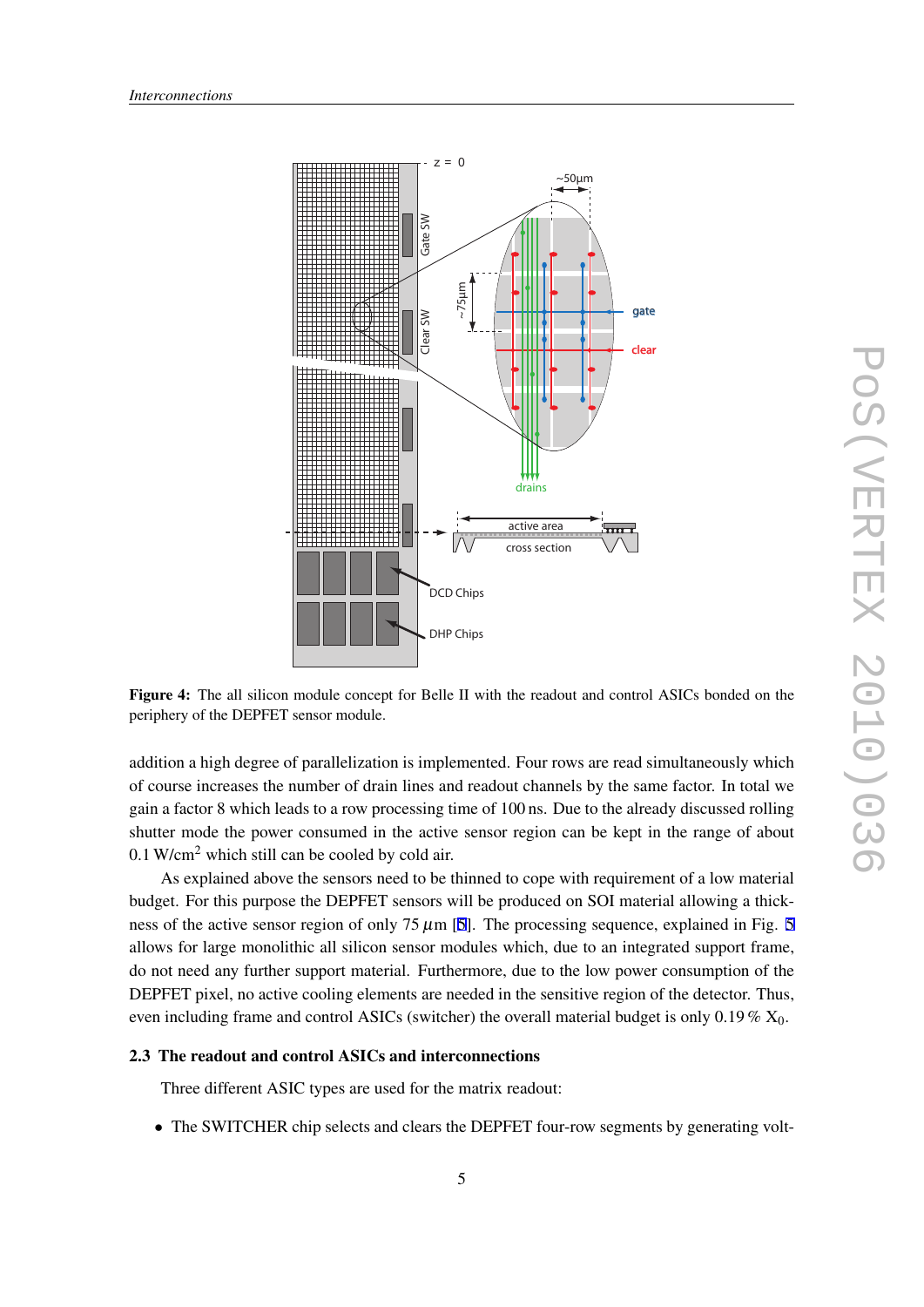<span id="page-5-0"></span>

Figure 5: The process sequence for production of thin silicon sensors with electrically active back side implant starts with the oxidation of the top and handle wafer and the back side implantation for the sensor devices (a). After direct wafer bonding, the top wafer is thinned and polished to the desired thickness (b). The processing of the devices on the top side of the wafer stack is done on conventional equipment; the openings in the back side passivation define the areas where the bulk of the handle wafer will be removed (c). The bulk of the handle wafer is removed by deep anisotropic wet etching and the etch process stops at the silicon oxide interface between the two wafers (d).

age swings of 10–20V. In order to reduce the inactive module border, both functionalities are merged into a single chip. The channel selection is done internally by a simple shift register. Each chip can serve 32 matrix segments. Precise timing is provided by additional strobe input signals. The chip is produced in AMS  $0.35 \mu$ m HV CMOS technology.

- The DCD chip processes the currents of 256 columns and digitizes the analog values. Variations of offset currents can be compensated by a two-bit DAC. The high sampling rate of 10 MHz is obtained by using two 8 bit ADCs per channel alternately. The chip is produced in UMC 180 nm technology.
- The DHP chip performs data processing, compression, buffering and fast serialization and sends the data off module to the data acquisition system. The chip is produced in IBM 90 nm technology.

The compact design of the modules requires a sophisticated interconnection technology to connect the ASICs to the DEPFET sensors. Due to the projective readout and control of the DEPFET matrix the overall number of channels to connect is rather low, not much different from a strip sensor of equal pitch, and simple wire bonding would still be an option. Indeed, this is used for prototyping. However, on the real module this would occupy too much space and add considerable material. Hence flip-chip techniques and bump bonding will be used for the interconnection. Fortunately the low number of interconnections allows for a rather large pitch ( $\approx$  200  $\mu$ m) and commercially available bump bonding can be used. The DCD and DHP ASICs will be equipped with the bumps by the vendor. Unfortunately this service is not offered for the switcher chip, made in AMS HV CMOS technology. Here we will deposit the solder bumps ourselves. The technology developed by ZITI, Heidelberg, consists of adding gold pads to the ASIC. The gold is deposited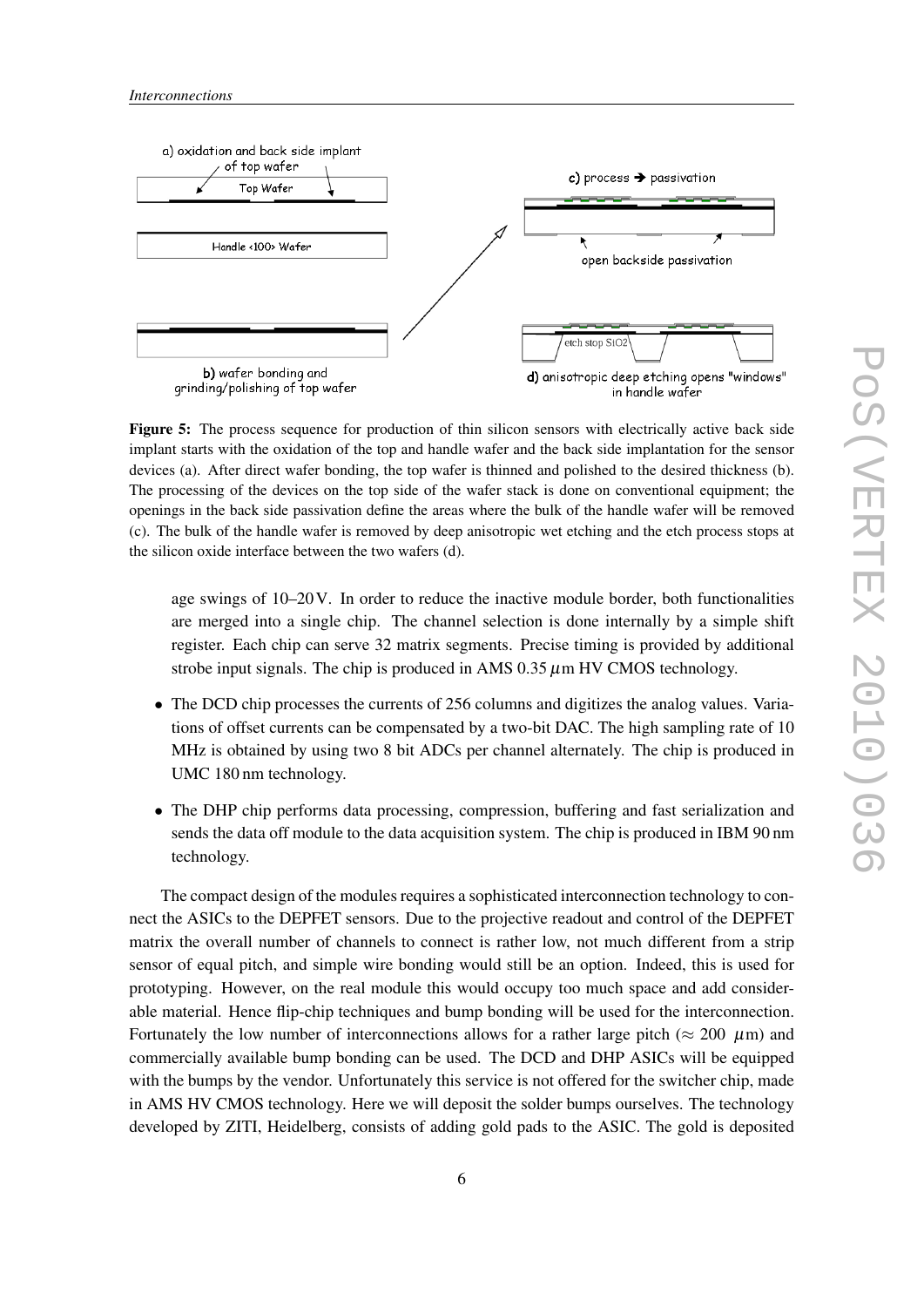to the Al pads of the ASIC with ultrasonic, similar to wire bonds, and flattened ('coined'). Then melted SnPb is spit on those pads by a commercially available machine (from PACTECH [\[6\]](#page-9-0)) forming the solder balls.

The copper landing pads on the DEPFET sensors are grown using electroplating. Test performed with CNM, Barcelona, have shown that the copper deposition, including the necessary titanium-tungsten barrier layers does not harm the DEPFET properties. Presently the copper deposition is being installed as back-end process in our lab.

Once both ASICs and DEPFETs are processed the ASIC mounting can be done by rather coarse flip chip machines available in the institutes.

# 3. R&D towards a novel pixel detector for the sLHC

The present ATLAS pixel detector [\[7\]](#page-9-0) is a hybrid pixel detector made from a pixel sensor with sixteen readout ASIC chips bump bonded to it. After ten years of operation at LHC this detector (and the complete ATLAS inner tracker) has to be replaced due to radiation damage. In addition an update of the LHC accelerator is planned, the super LHC (sLHC). The sLHC is expected to achieve an increase in luminosity of about a factor of ten. Consequently, for a given radius, the expected numbers for the radiation dose and hit occupancy at the sLHC are a factor 5–10 higher than at the LHC. Hence we started an R&D [\[8\]](#page-9-0) effort to develop a new pixel detector concept overcoming the limitations of the present hybrid pixel concept (Fig. [6\)](#page-7-0):

- The use of  $75-150 \mu m$  thin sensors will increase the radiation tolerance.
- A novel interconnection technology for attaching the readout electronics to the pixel sensors can lead to a cost effective solution to replace the presently used bump bonding technology. It also has the potential to go to finer pitch increasing the detector resolution.
- Inter chip vias allow to contact the ASICs from the backside. Hence the cantilever design of the present module can be avoided leading to a simplified module design and to material reduction.

The idea is to build upon our experience of producing thin sensors [[5](#page-9-0)], like developed for the DEPFET, which feature low depletion voltage, low leakage current and high charge collection efficiency. At radiation doses of  $10^{16}$  neutrons/cm<sup>2</sup> (1 MeV equivalent) as foreseen at the sLHC the performance of silicon detectors will be limited by the trapping of the charge carriers reducing the effective thickness of a sensor to few tens of microns. Using our thinning technology described already in section [2.2](#page-3-0) (Fig. [5](#page-5-0)) we developed thin detectors whose depletion voltages and leakage currents after irradiation will be low enough for stable operation. These detectors have been produced using both p-in-n and n-in-n technology on SOI wafers with  $75 \mu m$  and  $150 \mu m$  thickness of the top wafers. First tests demonstrated the high charge collection efficiency of these detectors even irradiated to the highest fluences.

For the interconnection to the read out ASICs we use the Solid-Liquid InterDiffusion (SLID) technology [\[9\]](#page-9-0) developed by the Fraunhofer Institute IZM [[10\]](#page-9-0) at Munich.

This process uses through-mask-electroplating of copper and tin layers on one contact side and copper only on the matching side to produce an eutectic bonding. The SnCu pillars are very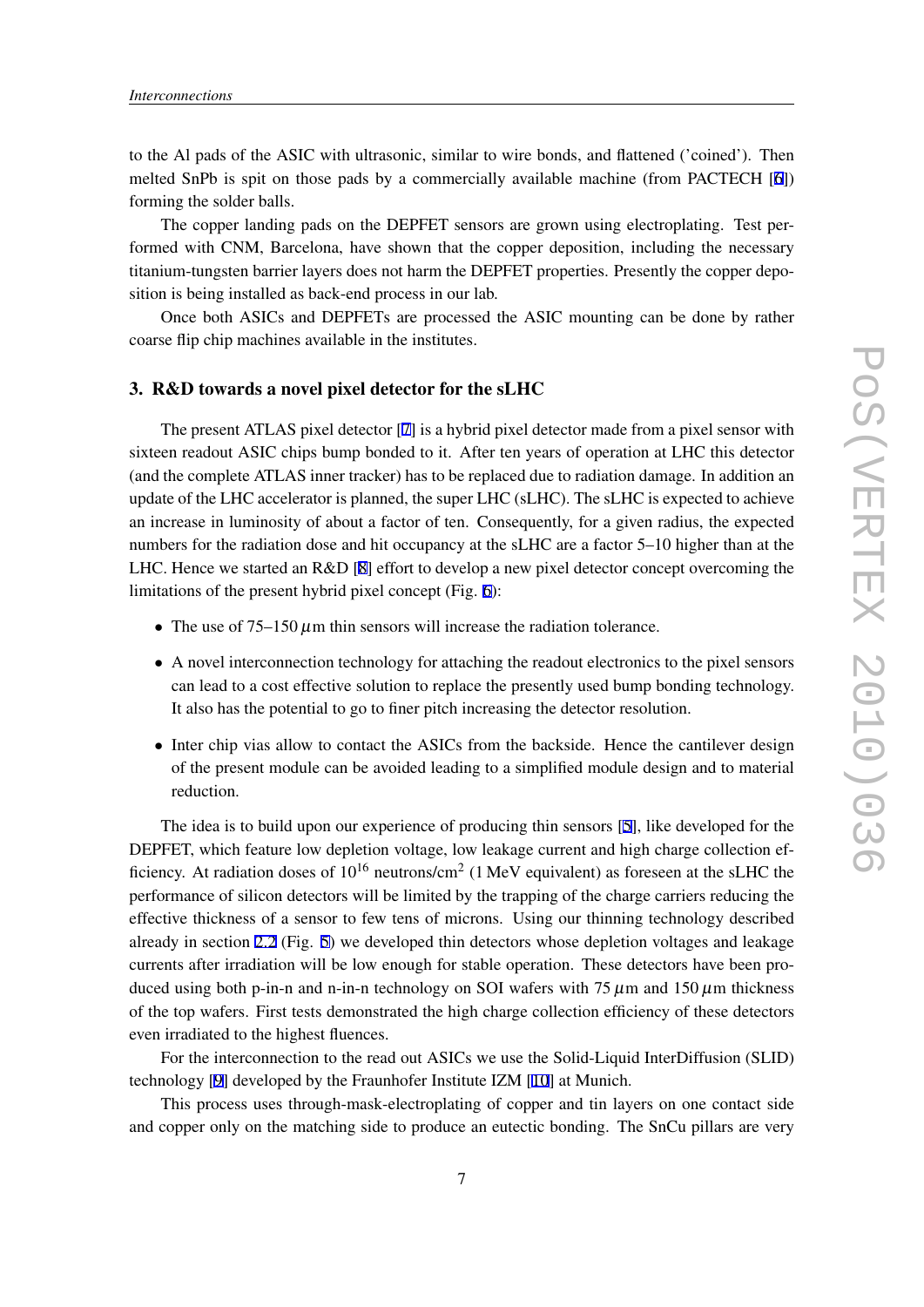<span id="page-7-0"></span>

Figure 6: New module concept (right): Compared to the present ATLAS pixel module (left) the bump bonds are replaced by the IZM SLID interconnection. Inter chip vias (ICV) allow to contact the ASICs from the backside reducing considerable the dead cantilever region needed before to access the wire bond pads of the chip.

thin  $(5 \mu m)$  and the pitch which can be achieved is only limited by the precision of the pick and place tools.

This high density interconnection technology could be used to achieve a smaller pixel size than in the current ATLAS hybrid pixel detector, which may be hard with the presently used bump bonding technique. Besides the interconnection of chips and sensors this technology allows for 3D integration of several thinned layers using the ICV-SLID process (Inter-Chip Vias together with the SLID process). The eutectic bonding forms an alloy with a melting point above the temperature needed to form the connection. Hence additional layers can be stacked without destroying the bonds already made. However, no rework is possible once the bonding is formed. Chips performing the analog and digital parts of the read-out can be arranged on top of each other rather than side by side. In addition, the chips can be made using different technologies and be optimised individually in terms of speed, power and radiation hardness, allowing for a better overall performance.

In our concept this feature is not yet used, we need the ICV only to create backside connectivity of the ASICs.

The first investigations to study the compatibility of the thin sensors produced at HLL with the various steps involved in the SLID process have been performed in collaboration with IZM. It has been found that the dark currents of small diodes do not deteriorate after applying the TiW, Cu and Sn layers, as well as heating to form the Cu<sub>3</sub>Sn alloy [[11\]](#page-9-0). Since Cu diffusing into the silicon sensors would result in much increased leakage currents, this means that the TiW barrier layer is a proper protection of the silicon sensor.

The production of some simple test structures to investigate the precision of the positioning of chips onto the sensors, and the efficiency and reliability of the SLID contacts has been started and satisfactory results have been achieved. The inefficiency of SLID connection is at a level of 10*−*<sup>4</sup> . However, some problems have been experienced, like the need of carefully adjustment of the Sn thickness to the area of the SLID pad, to avoid shorts caused by surplus tin flowing out of the pad. The chip-to-wafer assembly used makes it necessary to place the individual ASICs on a handle wafer which is then bonded on the sensor wafer. Good yield is only achieved if the population density of the handle is uniform and all chips have equal thickness.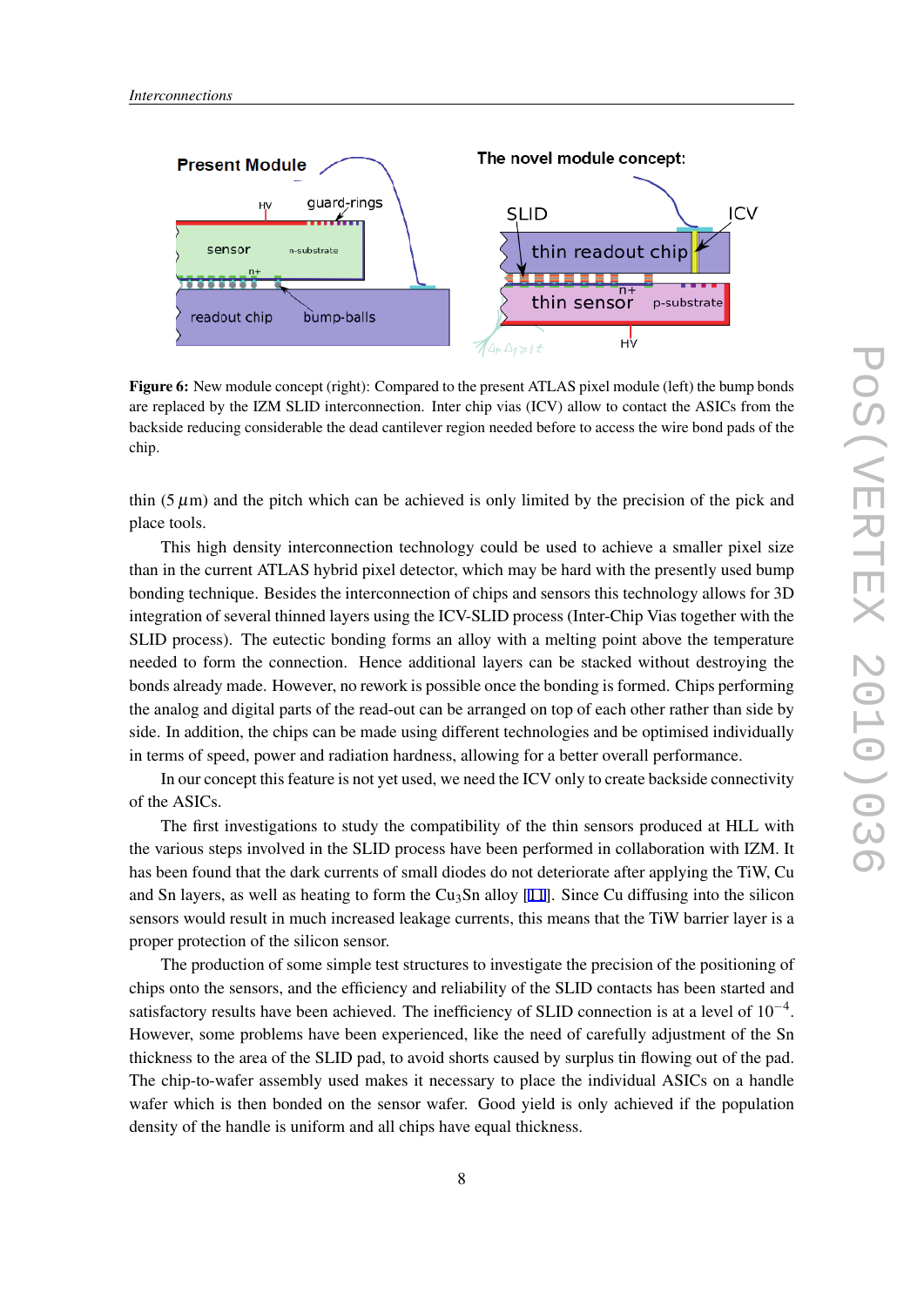Although the assembly is in principle chip-to-wafer, it is necessary to have the ASIC chips still on a wafer in order to perform various preprocessing steps (copper plating, thinning) before the chips are diced and assembled on the handle wafer.

The next step, presently in work, is the construction of a demonstrator module using the thinned silicon sensors and ATLAS FEI-3 readout chips [[12\]](#page-9-0) which are still available on wafers hence the preprocessing steps mentioned above can be performed. This demonstrator (Fig. 7) has all the essential features of the new module concept. In addition it will show if it is possible to add vias to a standard ASIC chip, not designed for 3D integration, by postprocessing. This is not trivial since the via etching requires areas in the chip which are free from active elements and dummy filling structures. Fortunately in the case of the FEI-3 such areas close to the service pads could be identified. To date the preprocessing of the sensor and ASIC wafers is progressing, including via etching. The interconnection will be done in the near future.



Figure 7: Demonstrator for the 3D module concept: An ATLAS FEI-3 chip postprocessed with vias for SLID interconnection is bonded on a matching thin pixel sensor. The vias allow to contact the service pads of the FEI-3 chip from the backside. The assembly is mounted on a PCB with the necessary auxiliary components (MCC - module control chip).

### 4. Summary

For the vertex detector of Belle II a small, but precise pixel detector is needed. The low momentum tracks in this experiments require a low mass detector, which still has to have high readout speed and sufficient radiation hardness. A DEPFET active pixel sensor fulfill these requirements. The all silicon detector module features thin sensor material a self supporting module structure and only few small ASICs in the active area. Due to the low power consumption the active area can be kept free from any cooling infrastructure. The compactness of the modules requires bump bonding of the ASICs to the DEPFET sensor. However, due to the rather low interconnection density standard bump bonding technologies, supported by industry, can be used and the actual flipping can be made in house.